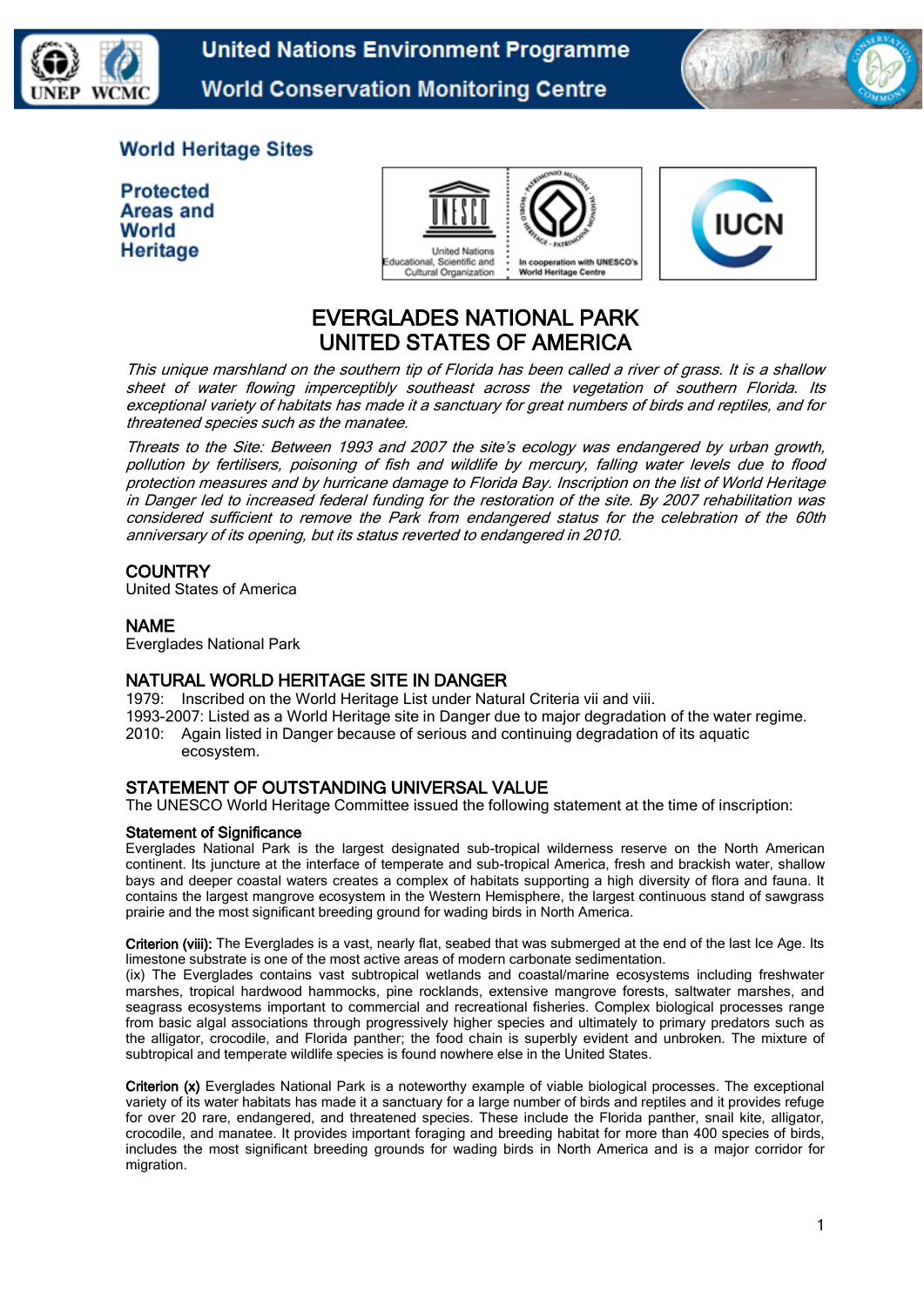### INTERNATIONAL DESIGNATIONS

- 1976: The Everglades and Dry Tortugas recognised as a Biosphere Reserve under the UNESCO Man & Biosphere Programme (636,411 ha).
- 1987: Designated a Wetland of International Importance under the Ramsar Convention (566,143 ha).

### IUCN MANAGEMENT CATEGORY

II National Park

#### BIOGEOGRAPHICAL PROVINCE

Everglades (8.12.04) / Austroriparian (1.6.5)

#### GEOGRAPHICAL LOCATION

On the southern tip of Florida, 40km south west of Miami city. Bounded on the west by the Gulf of Mexico, on the north by the Tamiami Canal and Big Cypress Nature Reserve, and to the south by the Florida Keys across Florida Bay which is within the Park. Located between 24° 50' to 25° 55'N and 80° 20' to 81° 30'W.

### DATES AND HISTORY OF ESTABLISHMENT

1934: Designated a National Park by Act of Congress;

- 1947: National Park declared open to the public;
- 1974: Big Cypress Swamp declared a National Preserve;
- 1976: Designated a UNESCO Biosphere Reserve, with Dry Tortugas National Park 200 km southwest;
- 1987: Designated a Ramsar Wetland site;
- 1989: The area of the Park increased by the Everglades Expansion & Protection Act to 609,681 ha by addition of the northeast area of Shark River Slough (44,112 ha); Restoration of the natural water regimen begun by the Modified Water Deliveries Project;
- 1992: Dry Tortugas National Park established, incl.Fort Jefferson National Monument, designated 1935;
- 1993: Listed as an endangered site because of urban encroachment, pollution, lowered water levels, declining waterbird populations, invasion by exotic species and hurricane damage. Added to the Montreux Record of wetlands in danger.
- 2000: The Comprehensive Everglades Restoration Plan initiated to restore a natural ecological regime.
- 2010: Listed in Danger because of serious and continuing degradation of the aquatic ecosystem.

### LAND TENURE

Federal Government. Administered by the National Park Service (NPS) of the Department of the Interior.

### AREA

World Heritage Site: 592,920 ha. The Park is bordered by the Big Cypress National Preserve (21,198 ha) to the north, and Key Largo National Marine Sanctuary (32,388 ha) to the southeast. Nearby are Biscayne National Park, ten National Wildlife Refuges and the Florida Keys National Marine Sanctuary.

### ALTITUDE

From sea level to 2.5m.

### PHYSICAL FEATURES

The Everglades National Park is a shallow drainage basin comprising the inland and coastal zones of a vast water-covered limestone plain drained by the Shark River Slough depression, covered by freshwater prairies with forested islets, with coastal saltmarshes, mangrove swamps, estuaries,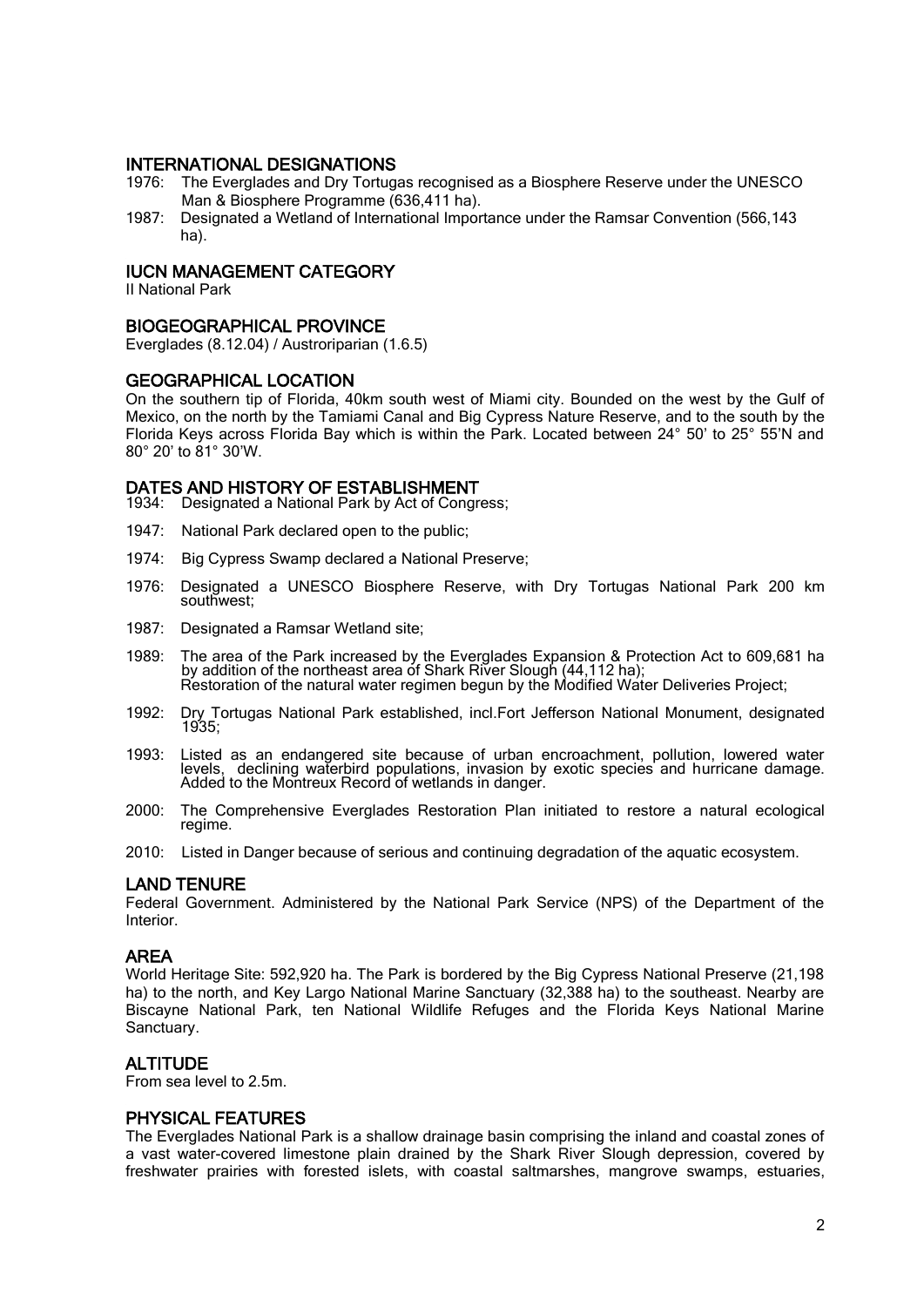beaches and shallows. The basin is tilted to the south-west, draining south Florida in a slow-moving sheet of water 40-80 km wide, depending on rainfall. It averages 150mm deep, though the major drainage way, the Shark River Slough, can be up to a meter deep in the centre. It flows to a coastline of estuaries along the Gulf of Mexico and into the shallow Florida Bay. It is all that remains of the water sheet which used to flow south annually from the Kissimee river and Lake Okeechobee in the centre of the state 140 km to the north, before the construction of some 400 miles of diversion canals and levees which have reduced the flow by about 70%. The Park is a major source of fresh water for the city of Miami and south-east Florida, a vital recharge area for the Biscayne aquifer and barrier against saltwater infiltration. The area is underlain by extensive Pleistocene limestones with oolitic and bryozoan facies, overlaid by variable thicknesses of marl and peat, a thin porous crust which filters the surface water percolating to the aquifer.

Florida Bay is about 2,240 sq.km in area, has an average depth of one meter and a maximum depth of 3 meters. It encloses hundreds of islands. Its substrate is composed of a network of mudbanks and unconsolidated calcareous sediments over limestones and is one of the most active areas of modern carbonate sedimentation. The Park lies at the interface between temperate and subtropical biomes, between fresh and brackish water, shallow bays and deeper coastal waters, and protects a complex of habitats which support a high diversity of wildlife. The area of transition from freshwater glades to saltwater mangrove swamps is a highly productive zone that nurses great numbers of commercially valuable crustacea. The Dry Tortugas is a cluster of coral reefs and shoals at the end of the Florida Keys.

### CLIMATE

The Everglades is dry, mild and pleasant from December through April with average minimum and maximum temperatures of 12°C and 25°C, and rare frosts. Summers are hot and humid, with temperatures between 23°C and 34°C and over 90% humidity. Annual rainfall averages 1,520mm, falling mostly from May to October. Afternoon thunderstorms are then common and mosquitoes abundant. Hurricanes can occur between June and November. These can be disastrous like hurricane Andrew in 1992 and hurricanes Wilma and Katrina in 2005, and a future rise in temperature may intensify such storms. Any resulting fast rise in sea level would be disastrous for most of the mangroves, seagrasses, turtle beaches, tree islands, the fisheries and coastal fresh waters of Florida Bay (South Florida Natural Resources Center, 2005).

### **VEGETATION**

The Everglades is a unique, complex and fragile permanent floodplain ecosystem with a great diversity of habitats and flora. The subtropical vegetation of southern Florida is unique in the United States. Taxonomic affinities show that many of its species migrated from tropical regions and are closer to tropical than to temperate ecotypes. Of over 1,600 species of vascular plants in Dade, Monroe and Collier counties, 60-70% have tropical affinities. This fascinating vegetation was a main reason for establishing the Park. A total of about 950 vascular plant species has been recorded in the Park, including 120 species of trees, 60 of them endemic, many bromeliads and epiphytes, 25 species of orchid, about half of the species endemic to southern Florida and several rare plants. Local endemism is rather high. Some 65 taxa are south Florida endemics and of these about 25 are found only within the small area of slash pine forest in south-eastern Florida. A small area of the site (268 ha) is classified within the Nearctic zone. Human interference with the natural system of the Everglades has led to the proliferation of invasive species such as the Australian melaleuca Melaleuca quinquinervia, sprinkled as seed from aircraft to absorb excessive water and now displacing native hammock species, and cat-tail *Typha latifolia* swamps, now displacing the sawgrass meadows.

There are five main terrestrial communities: hardwood hammocks or low tree islands (1.43% of the Park's area), pinelands (1.5%), sawgrass prairies (0.57%), bayheads (1.79%) and mangrove and cypress swamp forests (16.43%), and three main aquatic ecotypes: freshwater rivers, including flood savannas, ponds, brackish marshes (33%), coastal marshes (7.2%), and seagrass beds (38.1%). Hammock islands are dominated by both tropical and temperate hardwood species such as mahogany Swietenia mahagoni, gumbo limbo Bursera simaruba and cocoplum Chrysobalanus icaco alongside live oak Quercus virginiana, red maple Acer rubum and hackberry Celtis laevigata providing habitat for larger mammals and a diversity of wildlife. Pinelands are a fire-adapted ecosystem dominated by slash pine Pinus elliotti var. densa and the understorey contains a large number of endemics. There are some arid coastal lowlands with halophytic vegetation. Coastal prairies and sloughs are often dominated by sawgrass *Cladium jamaicensis*, a type of sedge, muhley grass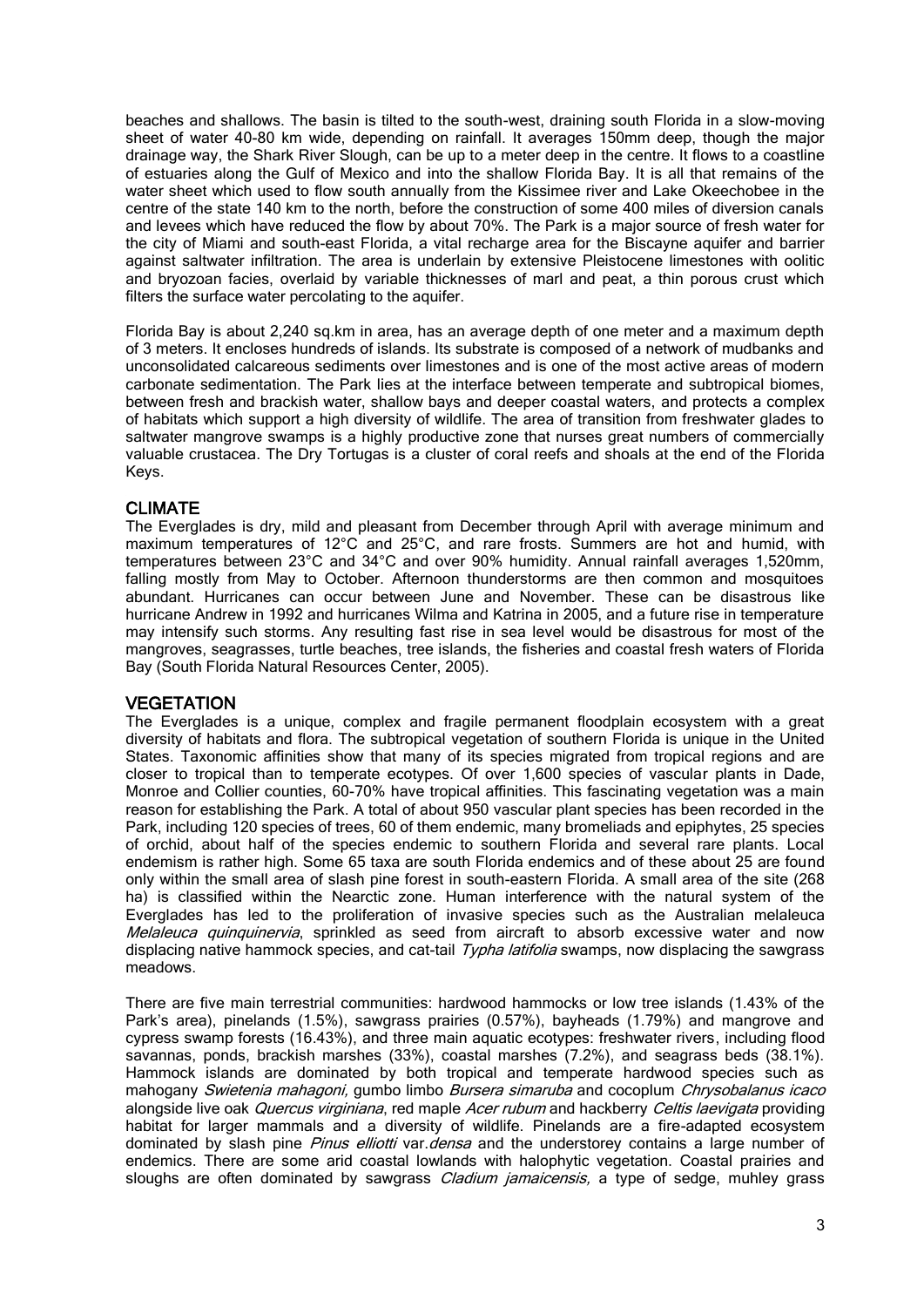Muhlenbergia filipes, or cordgrass Spartina spp. in coastal areas. The sawgrass marshes may be the largest in the world, but following pollution by nutrient-rich run-off especially from sugarcane farms, they are being invaded by cat-tail. Bayheads contain isolated stands of willow *Salix caroliniana* on slight elevations or swamp cypress *Taxodium distichum* in depressions filled with organic matter. The mangrove forests are very extensive. They contain red Rhizophora mangle, black Avicennia nitida, and white mangrove *Laguncularia racemosa*. Florida Bay's hard bottom is covered with a rich variety of marine vegetation. The dominant seagrasses are turtle grass Thalassia testudinum, manatee grass Syringodium filiforme and shoal grass *Halodule wrightii*. But these are being overrun by calcareous green algae of the *Codiaceae* family in the shallows and by pea-soup alga *Caulerpa taxifolia* in deeper water. Exotic pest plants such as melaleuca, Brazilian pepper Schinus terebinthifolia and Australian pine *Casuarina equisetifolia* have invaded natural areas, choking out native plants and altering habitats.

### FAUNA

The terrestrial and aquatic plant and animal communities of the Everglades have adapted over millennia to the rhythm of wet summers and dry winters and to each other. But today, 50% of south Florida's original wetlands no longer exist and entire populations of animals are disappearing. The Park protects 800 species of land and water vertebrates including 14 nationally threatened species (NPS, 2007). There are 40 mammal species in the Park. Twenty-five native mammals occur including mangrove fox squirrel *Sciurus niger avicennia*, southern flying squirrel *Glaucomys volans*, roundtailed muskrat Neofiber alleni, Everglades mink Neovison vison evergladensis, grey fox Urocyon cinereoargenteus, Florida black bear *Ursus americanus floridanus* and the native Florida panther Puma concolor coryi (CR) of which there may be only 80 left in the entire state and less than 10 in the Park. 77 have been killed on roads in the state since 1997 (Cox, 2007). The isolated population was reinforced by panthers *Puma concolor concolor* from Texas in the 1990s and Wilson & Reader (2005) consider it no longer a separate subspecies. The number of manatee Trichechus manatus latirostris (VU) in the Park was estimated at 3,142 animals in 2006 compared with 2,520 in 2004 (UNESCO, 2006).

366 bird species, many of limited distribution in the USA, were recorded in 2003. However, nesting waders have declined by 90% since the 1930s, and 68 species are nationally threatened or endangered (NPS, 2003). Notable species present include great white heron Casmerodius albus, roseate spoonbill Platalea ajaja, Rothschild's magnificent frigatebird Fregata magnificens rothschildi, reddish egret Egretta rufescens, wood stork Mycteria americana, osprey Pandion haliaetus, southern bald eagle Haliaeetus leucocephalus, short-tailed hawk Buteo brachyurus, crested caracara Caracara cheriway, peregrine falcon Falco peregrinus and Everglades snail kite Rostrhamus sociabilis plumbeous. Florida sandhill crane Grus canadensis pratensis, American oystercatcher Haematopus palliatus, Cuban snowy plover Charadrius alexandrinus tenuirostris, roseate tern Sterna dougallii, least tern *Sterna albifrons*, white-crowned pigeon *Patagioenas leucocephala*, mangrove cuckoo Coccyzus minor, red-cockaded woodpecker Dendrocopos borealis, Florida scrub jay Aphelocoma coerulescens coerulescens, Florida grasshopper sparrow Ammodramus savannarum floridanus, and many species typical of the Caribbean region. The population of the Cape Sable seaside sparrow Ammospiza maritima mirabilis, was estimated at 3,104 birds in the 2005 breeding season (3,584 in 2004; 3,216 in 2003, and 2,704 in 2002) (UNESCO, 2006). This population is a key indicator of the biological recovery of the area. The ivory-billed woodpecker *Campephilus principalis*, once present, is considered to exist by some American ornithologists but is probably extinct.

There are 60 known species of reptiles and amphibians, notably the American alligator Alligator mississippiensis, American crocodile Crocodylus acutus (VU), hawksbill turtle Eretmochelys imbricata (CR), green turtle *Chelonia mydas* (EN) and loggerhead turtle *Caretta caretta* (EN). 23 species of snake are recorded, including the eastern indigo snake *Drymarchon corais couperi*. Alligator wallows become dry season oases for many freshwater species. The introduced very large Burmese python Python molurus bivittatusis, now reproducing throughout the area, rivals the alligator as top predator.

More than 275 species of fishes are known from the Everglades, most inhabiting the marine and estuarine waters where the water balance is being altered by freshwater pumping. Several are important game fish that attract thousands of anglers to the park, especially in Florida Bay. Species such as blue and spotted tilapia *Oreochromis aureus* and Tilapia mariae, oscar Astronotus ocellatus and Mayan cichlids *Cichlasoma urophthalmus* have become ineradicable. Bahama swallowtail butterfly Papilio ardraemon bonhotei and Schaus swallowtail butterfly P. aristodemus ponceanus are threatened insects.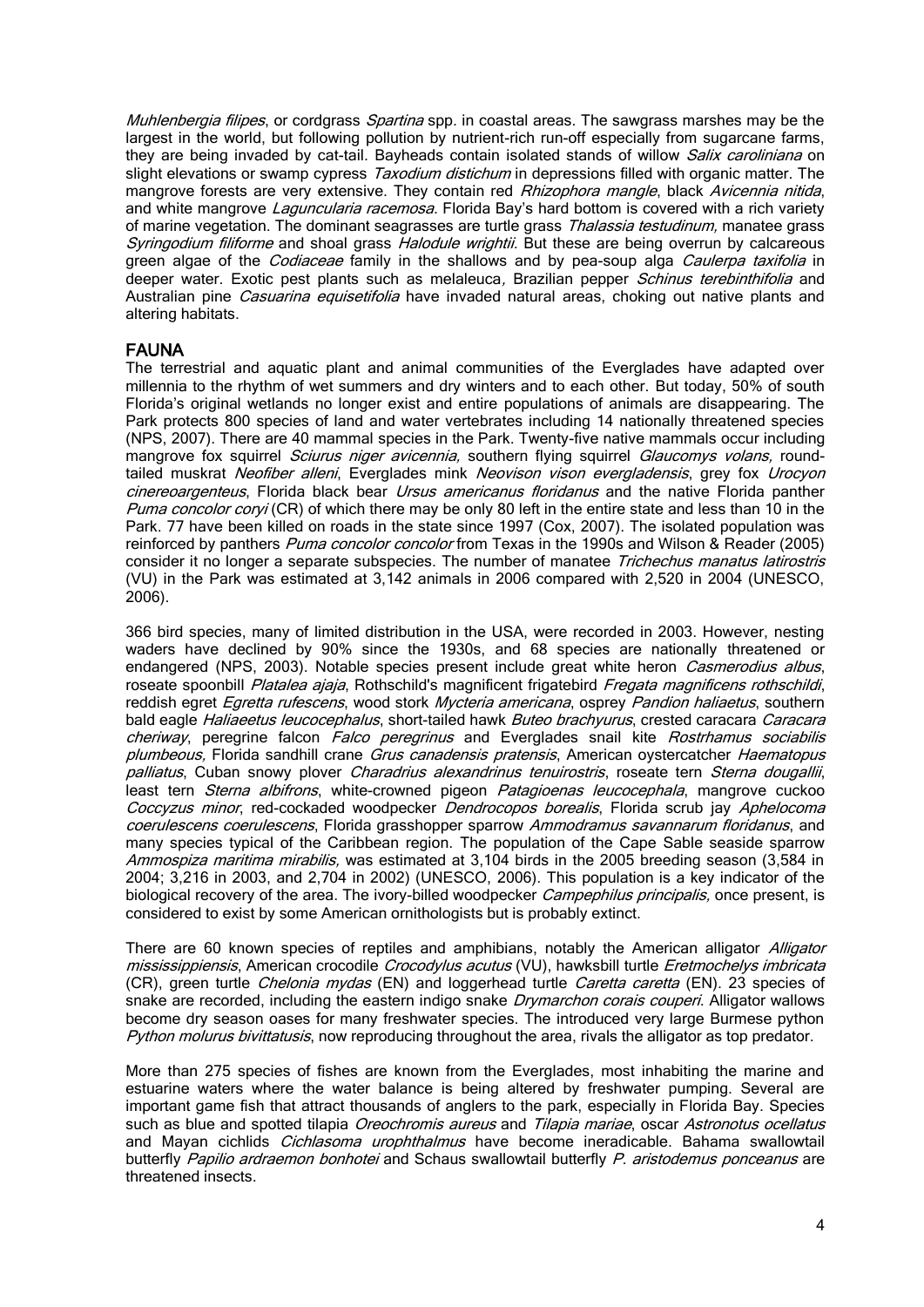### CONSERVATION VALUE

The Everglades National Park is a wilderness of exceptional conservation value which preserves over half of what remains of the Everglades ecosystem. This is the only subtropical reserve in North America, the largest continuous stand of sawgrass prairie in the country, the largest mangrove ecosystem in the western hemisphere, the most significant breeding grounds for tropical wading birds in North America and the habitat of 14 nationally endangered species. It lies within a Conservation International-designated Conservation Hotspot, within two WWF Global 200 Eco-regions, freshwater and marine, in a WWF/IUCN Centre of Plant Diversity and overlaps both a Ramsar wetland and a UNESCO Biosphere Reserve.

### CULTURAL HERITAGE

Palaeo- and Archaic Indian cultures have been traced from 10,000 years ago. In historic times, five tribes numbering about 20,000 were known before contact with westerners reduced them. The Seminole and Miccosukee Indians took refuge in the Everglades during the 19th century but were overcome in the Seminole wars. However, a rich record of settlements, farming and fishing remains in some 200 known archaeological sites. Two archaeological districts with 62 and 70 sites have been submitted to the National Register of Historic Places and five separate sites have been listed for their individual significance. Western pioneers settled mainly on the coast. Fort Jefferson, built between 1846 and 1876 on an island in Dry Tortugas National Park but now abandoned, is the largest brick fortification in the western hemisphere.

### LOCAL HUMAN POPULATION

Although the area was settled relatively late, changes occurred very rapidly in the early decades of the 20th century. During the past fifty years it has been under continual stress from the rapid urbanisation of south Florida the population of which has grown from under 500,000 in 1945 to more than six million today and is forecast to reach 10.2 million during the next 40 years. This will exert serious pressure on the Park's waters and bordering lands (SFNRC, 2007). 30-50 Park staff and 50-100 concession personnel live in the Park. The Miccosukee tribe has traditional rights on the eastern Shark River Slough. Retention of a 50 ha site along the northern boundary is being confirmed to them by Congress under a special use permit for development of its tribal headquarters, visitor centre, housing and businesses.

### VISITORS AND VISITOR FACILITIES

The development of visitor facilities respects the original aim of preserving the Park's wilderness. Nevertheless there were 954,022 visitors to the Everglades in 2005 and 1,233,837 in 2006. Visitor facilities are adequate. Facilities include five visitors' centres, 10 walks, 6 hiking trails, 3 km of boardwalks, 8 canoe trails, 130 km of roads, 250 km of nature trails, 3 campgrounds, 43 backcountry campsites, 6 marinas or boat launches, a 24 km paved loop road for tram and bicycle tours one motel and 7 restaurants. Use of the Everglades is devoted to natural and cultural resource interpretation, environmental education, recreational fishing, boating, and boat tours, hiking and wilderness exploration.15,000 students attend guided tours every year (NPS, 2007).

### SCIENTIFIC RESEARCH AND FACILITIES

Extensive research has been carried out especially since 1976, by scientists from the Park's South Florida Natural Resources Center (SFNRC) and academic institutions. Its size, complexity, and the number of ways the Park is impacted require continual work. There is a research and resource management staff of about 60 scientists, technicians, resource specialists and administrative assistants which between 1975 and 1988 produced over 60 technical reports. Water flow, ecosystem response indicators, pollutants and the effects of water on wildlife, estuarine fisheries and vegetation communities have been subjects of major research; also marine ecology, the effects of fire and exotic plants on the native vegetation, and archaeological resources. There is continuous monitoring of hammocks, wading birds, freshwater marshes, fish and invertebrates, seagrasses and benthic habitat. The federally financed Critical Ecosystem Studies Initiative has made useful scientific input. However, a recent challenge to the Fish & Wildlife Service has accentuated the pressure to support research uninfluenced by political considerations (PEER, 2004). The Everglades Regional Collection Centre houses some 50,000 biological and cultural museum artefacts and archives, and a library with 10,000 volumes.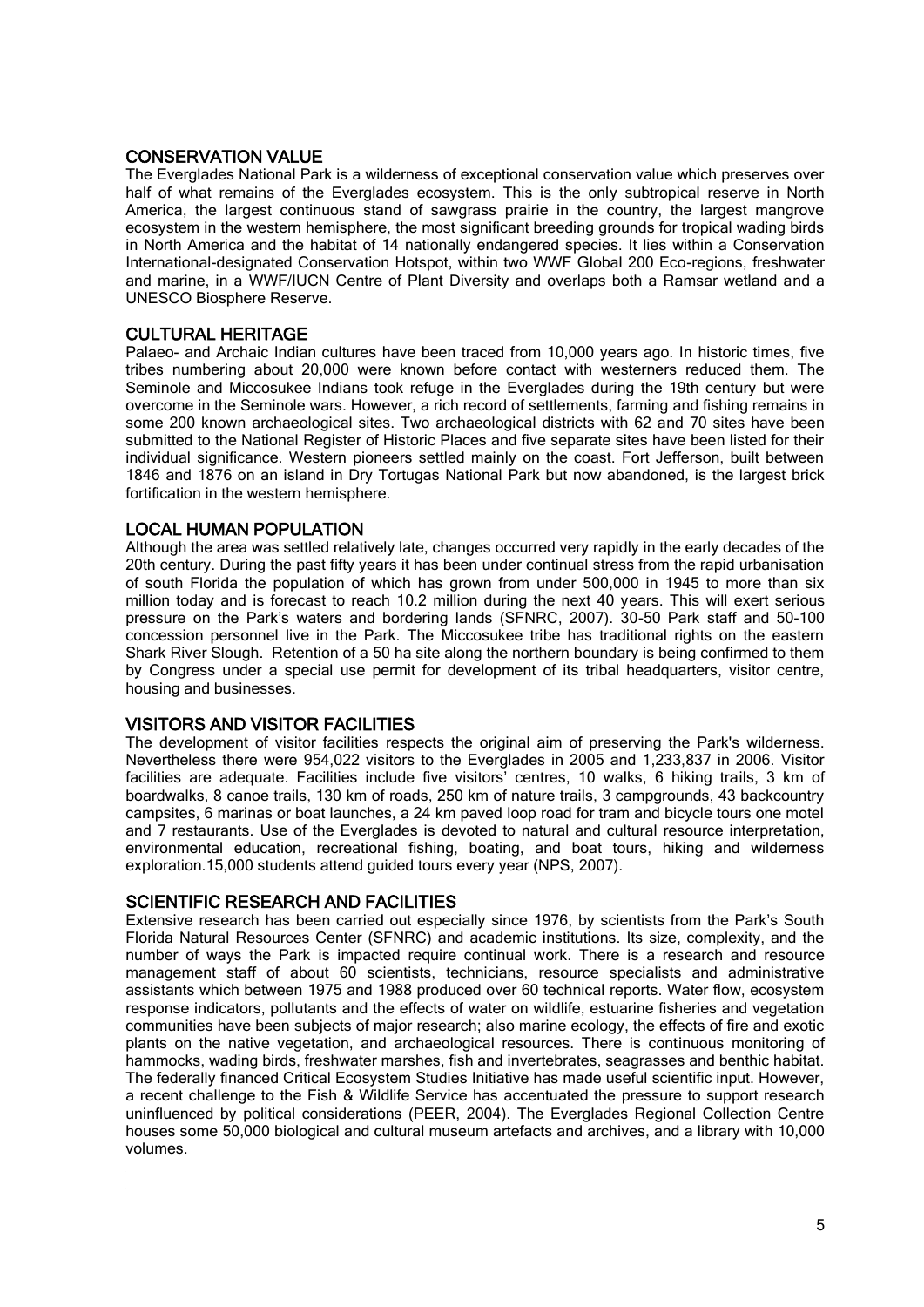### MANAGEMENT

The Park's boundaries enclose the southern end of a 150 km drainage system from Lake Okeechobee in central Florida southwards which was until the second half of the 20th century regarded by many as worthless swamp, requiring reclamation. From 1948 the South Florida Project, the successor Central & Southern Florida Flood Control Project and South Florida Water Management District of the Army Corps of Engineers, over many years of large scale drainage and development schemes, converted much of the area to other uses. Half the original Everglades was diverted and drained and water to the National Park segment was controlled through canals and floodgates. This compartmentalised the ecosystem, creating major changes in water flow patterns across the southern end of the state. The Park now protects only a fifth of the historic Everglades. In the mid 1960s water was held back from the system for four years to fill reservoirs until in 1970 Congress authorised a 20% restoration of the original flow. Three adjoining watershed sources, which are essential to the system, but in various stages of preservation and control, lie outside the Park. These are Big Cypress Swamp on the northern boundary, 93% federal property since designation as a National Preserve in 1974; the Shark River Slough watershed, which is supplied by a large number of water conservation areas managed by the state plus to their north, a large agricultural area formed from the northern Everglades; and the small Taylor Slough watershed which empties into north-east Florida Bay. It originates on private lands and passes through the Park supporting exceptional seasonal wildlife displays on the Anhinga Trail.

Official restoration of the region's natural water regimen started from concern with the impact of the Flood Control Project on the Park. In 1989 Congress stated in the Everglades Expansion & Protection Act that the ecosystem had suffered major adverse effects and should be restored. In 1990 an Act of Congress authorised the purchase of 44,112 ha in the East Everglades Expansion Area along the northeast boundary of the Park to increase the protection of Shark River Slough. Control of this area along with infrastructural changes in the water management system began to allow the Park to restore natural hydro-patterns without flooding private land; this was aided by a massive budget for land purchase and ecosystem research of \$31.4 million. 95% of this area is now incorporated (UNESCO, 2002). In 1992, the Corps of Engineers was directed to review the Project in order to restore and enhance the water flow.

Inclusion of the Everglades on the List of World Heritage in Danger in 1993 coincided with greatly increased federal funding for its rehabilitation. In 1993, the Department of the Interior established an interagency task force of 22 federal, state, tribal and local government agencies to co-ordinate restoration. In 1994, the Governor of Florida established the Governor's Commission for a Sustainable South Florida. These forces converged in a plan to restore the area's natural hydrological system and meet the water supply and flood control needs of adjacent municipalities. This included developing a federal, state and private sector cost-sharing partnership for environmental and water quality improvements (the Everglades Forever Act of 1994); new federal legislation to authorise and guide the Army Corps of Engineers' restoration work (the Water Resource Development Act of 1996); funding for accelerated land acquisition to purchase and protect key parcels of land not in public ownership (the Farm Bill of 1996); and increased scientific research into adaptive environmental management (the Dep't of the Interior's South Florida Science Initiative, 1997) (UNESCO, 2004).

The Everglades National Park now protects the region's major source of fresh water and fosters environmentally based tourism. Where between 1993 and 2007 the site's ecology was still [endangered](http://www.unesco.org/whc/toc/mainf4.htm) by urban growth, pollution and falling water levels due to flood protection measures, now, structural changes in the water management system have begun to restore the water level and legal negotiation and action have begun to reduce pollution from fertilisers and farm wastes. 93% of the Park is federally designated as wilderness within which strict natural, managed natural, and developed zones have been defined. A series of preservation zones by Metropolitan Dade County and the State of Florida help to protect the Park's north and east boundaries from encroaching urbanisation. Development and encroachments are kept to a minimum. On nomination only about 0.1% of the Park was developed and only limited upgrading and replacement of ageing facilities was planned. Prescribed burning was successfully pioneered in the Everglades as a National Park Service management tool to perpetuate the native ecosystems. The Fire Management Plan (1990) and Statement for Management (1989) state current management goals and objectives.

The Comprehensive Everglades Restoration Plan, the world's largest environmental restoration project, was adopted in 2000. It aims to re-establish natural water flows to the greater Everglades ecosystem over the next 30-40 years in 68 projects at an estimated cost of \$10.5 billion, plus \$1.1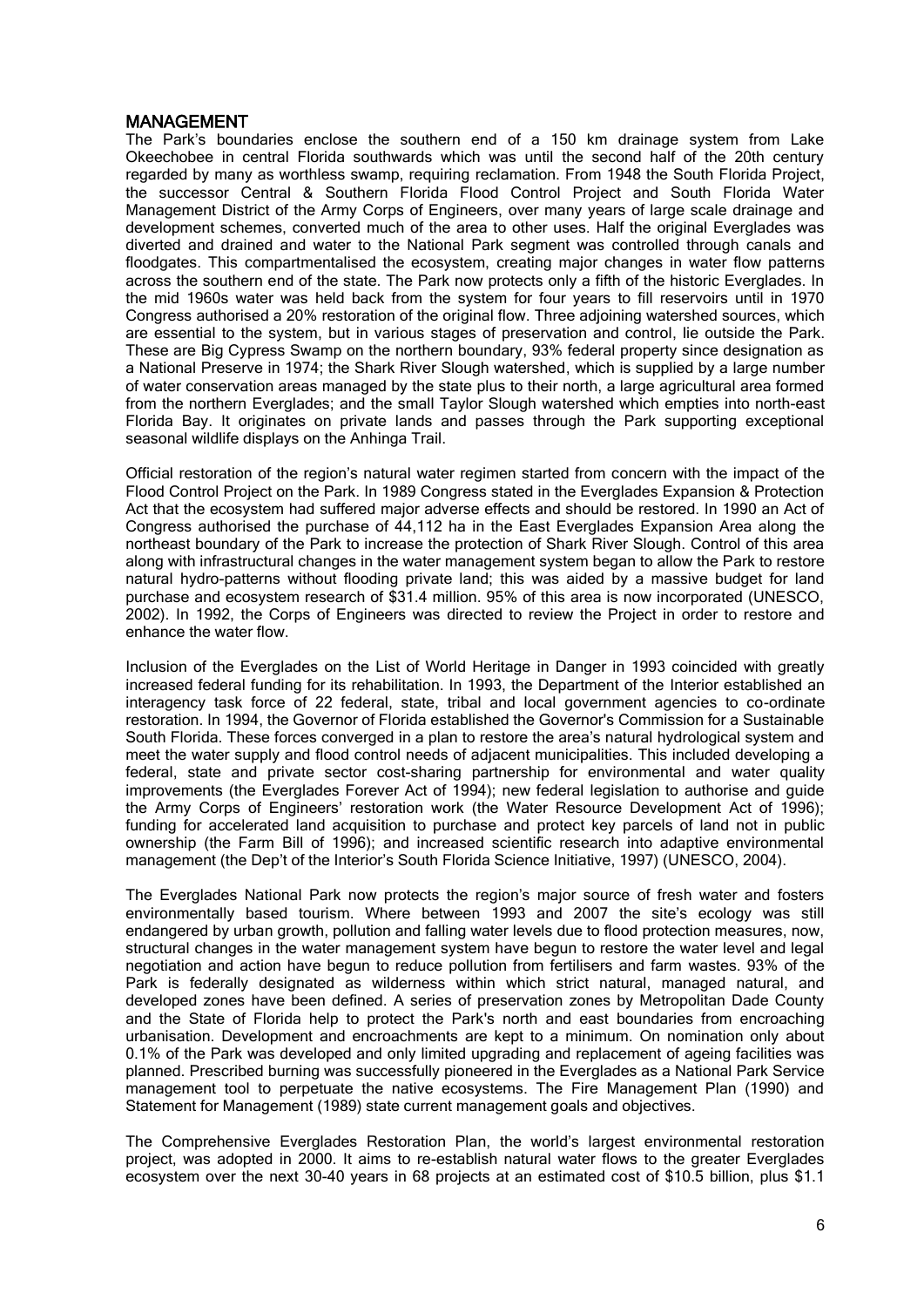billion for pollution cleanup. But restoration progresses very slowly. The Everglades Coalition, an alliance of 45 conservation and environmental NGOs, met in 2006 to emphasise the importance of securing the land needed for restoration which is threatened by urban development; it also helped to persuade Congress to authorize in the Water Resources Development Act of 2007 two restoration projects, Indian River Lagoon-South and Picayune Strand, which will restore over 60,000 ha of wetlands, to start in 2006 and cost \$375 million. Research into the water flow and its biological effects on wild plants and animals has been done to design, modify and revise hydrological management of the Park (UNESCO, 2006). Already, the structural changes in the water management system have begun to restore water levels in the area though the level is less than 60% of its historic levels (SFNRC, n.d.). Major projected improvements in the water quality included lowering the phosphorous in water flowing into Shark River Slough and the Taylor Slough/Coastal Basin areas by late 2008, and increasing the Park's law enforcement, monitoring and the education of boaters in Florida Bay. As a result the populations of endangered species were expected to begin to stabilize (UNESCO, 2006).

Recent improvements were considered sufficient to remove the Park from endangered status in June 2007 in time for the celebration of the 60th anniversary of its opening (UNESCO Press Release 2007- 72), and in January 2008 the State Party submitted a report on the progress in implementing nine corrective measures (benchmarks) developed while the property was on the List of World Heritage in Danger. These addressed five threats: water flow, flood protection, water supply for urban and agricultural growth, nutrient pollution from agriculture, and protection and management of Florida Bay. The report detailed programs for the completion of several projects: the East Everglades land acquisition, land exchanges, the Water Control Plan, water channels and detention areas, roads and bridges, and reduction of water phosphorus levels. However, several interconnected projects were delayed and it was admitted that the benefits of improved water flows to Shark Slough and Florida Bay were not expected for several decades. (IUCN, 2008)

### MANAGEMENT CONSTRAINTS

More than most parks, the Everglades depends on the larger ecosystem of which it is part, but today 50% of south Florida's original wetland areas no longer exist and the neighbouring towns are still expanding. The impacts of urban growth on the biodiversity of the Park have been massive: There has been a 93% decline in the number of wading birds since the early 1900s, 20 threatened or endangered species (out of 68 in the region), the spread of invasive exotic species, mercury contamination in fish and predator species, seawater infiltration of aquifers from excessive freshwater drawdown, dry season embayment salinity, and the decline of the productiveness of Florida Bay, now covered by pea-soup alga. The increase in salinity due to the reduced freshwater inflow may be a factor in the decline of commercially fished species, the spread of algal blooms and the consequent mass sponge mortality in southwestern Florida Bay. Entire populations of animals, including the manatee, the Cape Sable seaside sparrow, the Miami blackheaded snake, the wood stork and the Florida panther, are at risk of disappearing. Massive die-offs of seagrass beds in Florida Bay have been followed by the extensive losses of wading birds, fish, shrimp, and mangroves. Six exotic fish species, including walking catfish *Clarias batrachus*, compete with native species for habitat. The deterioration has continued, through urbanisation, drainage, deliberate and accidental burning, and pollution from oil developments, agricultural fertilisers, mercury and other run-off. In 2001 land was being lost to the Everglades at the rate of 1-2 hectares a day (EMS, 2001). These many indicators warn of a system under assault and in danger of collapse. Unless the plans for restoring the condition of this aquatic ecosystem are implemented, the property's integrity will be irretrievably lost (UNESCO, 2010)

Water manipulations have been the second largest environmental threat to the ecosystem: 60% of the water flowing into the property has been reduced by diversions for agricultural and urban developments upstream. The quality, timing, amounts, and distribution of canal releases into the Park affect the natural system that controls the vegetation and wildlife populations. Congressional action aimed to ensure a minimum annual supply of water, but the timing and manner of delivery were not specified. Irregular releases over many years has disrupted the wildlife which is dependent on a predictable regime of alternating wet and dry seasons or a predictable water level. The plant communities of southern Florida have proved extremely vulnerable to disturbance from human activities. During droughts in the early 1960s and late 1980s lowered water levels due to flood control measures and the lack of sheet run-off from the north noticeably reduced the breeding of wading birds. The population of the Everglades snail kite has also been reduced by reducing the habitat of its main prey. The increase in salinity due to the reduced freshwater inflow is a factor in the decline of commercially fished species, the spread of algal blooms and mass sponge mortality in southwestern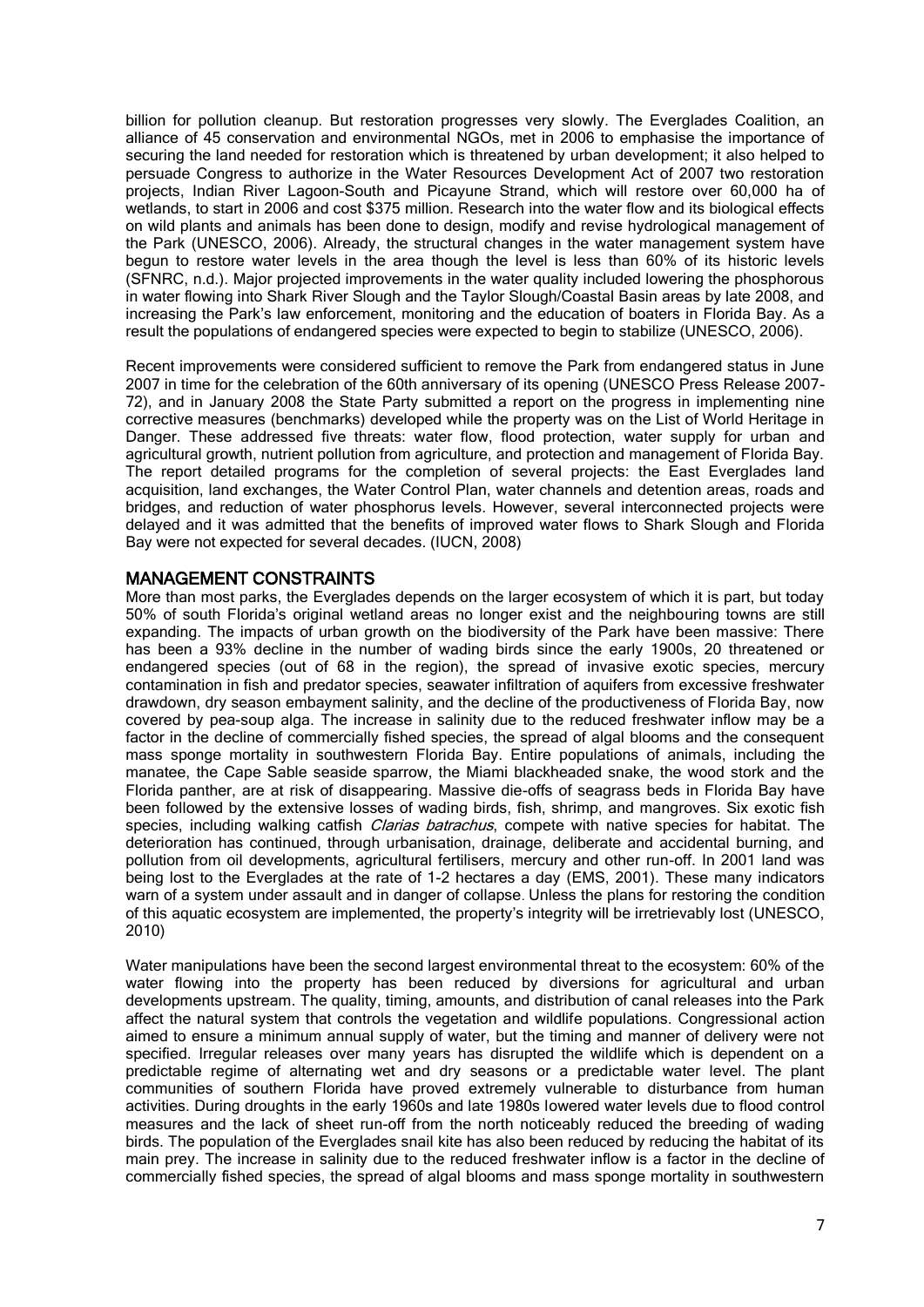Florida Bay. The forecast doubling of the area's population in the next 40 years has ensured the attention of conservationists to the activities of the Army Corps of Engineers and the South Florida Water Management District. The local chapter of the Sierra Club opposed the \$10.5 billion Comprehensive Everglades Restoration Plan for removing barriers to water flow and its plans to divert water from wildlife habitats into new reservoirs over a 30-40 year period from 2000. There were also objections from other government departments to the permission granted by the Corps of Engineers for 5,409 acres of limestone quarrying within the Everglades which would destroy wildlife habitat and could contaminate local drinking water (IUCN, 2003; Todd, 2003). In 2009, a project to raise the Tamiami Trail road by 2013 will require additional bridging to prevent a new impediment to water flow and to divert inflows to increase the water flow in the northeast Shark River Slough (UNESCO, 2010).

Invasion by exotic plants is a third great threat to Everglades ecosystems. There are at least 221 species of introduced plants in the Park. These can be categorised by their distribution, their potential to spread and invade native vegetation, and the corresponding management approach for each group of species. The most significant category is of species such as Brazilian pepper tree *Schinus* terebithifolius that are widespread in the Park or southern Florida and invade undisturbed native plant communities. A second category is of species like cat-tail or the small-leaf climbing fern Lygodium microphyllum from the orient that can naturalise and outcompete native vegetation. The latter has infested more than 50,000 ha of southern Florida wetlands in the past fifteen years. It grows fast in smothering mats killing other vegetation, climbs trees, engulfing tree islets and promotes the spread of fire (Hutchinson et al., 2004). A third category is of species such as cajeput or Australian pine Melaleuca spp. which was seeded from the air in order to absorb flood water. Such species are now widespread in southern Florida, forming dense monospecific populations, primarily on disturbed sites like roadsides, canal embankments and agricultural lands (Whiteaker & Doren, 1989). Extraordinary financial and political investments have been committed to combat these pests though there is no assurance of success.

Hurricanes are an intermittent but persistent serious threat to the infrastructure and shoreline. Hurricane Andrew in 1993 felled many hammock trees, devastating and altering the ecology of Florida Bay where it destroyed a visitor centre. There were three consecutive hurricanes in the autumn of 2004 and Katrina hit hard at Flamingo, 40 km southwest of Park headquarters. Employee housing, the sewer system, the concessions marina and the boat fleet suffered much damage. Other effects of the storm included erosion of shore lines, floating and submerged debris, shifting of bottom sands and missing navigational signs, all making recreational boating and fishing hazardous. This danger might increase in the future (UNESCO, 2005). Although the Park was declared out of danger in 2007, the World Heritage Centre and IUCN remained concerned about the quantity and quality of water entering the Park from the north, the continued urban growth on the Park's eastern boundary, and delays to the land acquisitions, water control plans and constructions necessary to the recovery of a more balanced ecology (UNESCO, 2006). The resulting ongoing degradation of the site's values and integrity was evident. In mid 2008 the IUCN still considered the property to be in danger (IUCN, 2008).

### **STAFF**

In 2007 there were about 260 full time permanent employees (NPS, 2007). In 2001 50% of 17,430 hours of volunteer service by full time and part time employees came from female or minority groups (NPS, 2001).

### BUDGET

The budget for 2001 was US\$14,295,000 for administration, protection, resource management, research, interpretation and maintenance. For 2002, US\$31,400,000 of increased appropriations for land purchases were made and \$4.1 million was allocated to improve wastewater management (UNESCO, 2002). \$8 million was granted for ecosystem research in 2005. In 2006, federal appropriations for key ecosystem restoration projects totalled \$221 million (UNESCO, 2006).

### LOCAL ADDRESS

The Superintendent, Everglades National Park, 40001 State Road, Homestead, Florida 33030. U.S.A.

### **REFERENCES**

The principal source for the above information was the original nomination for World Heritage status.

Anon (1994). South Florida Ecosystem Restoration Working Group 1994 Annual Report (Draft). Interagency Working Group. 127 pp.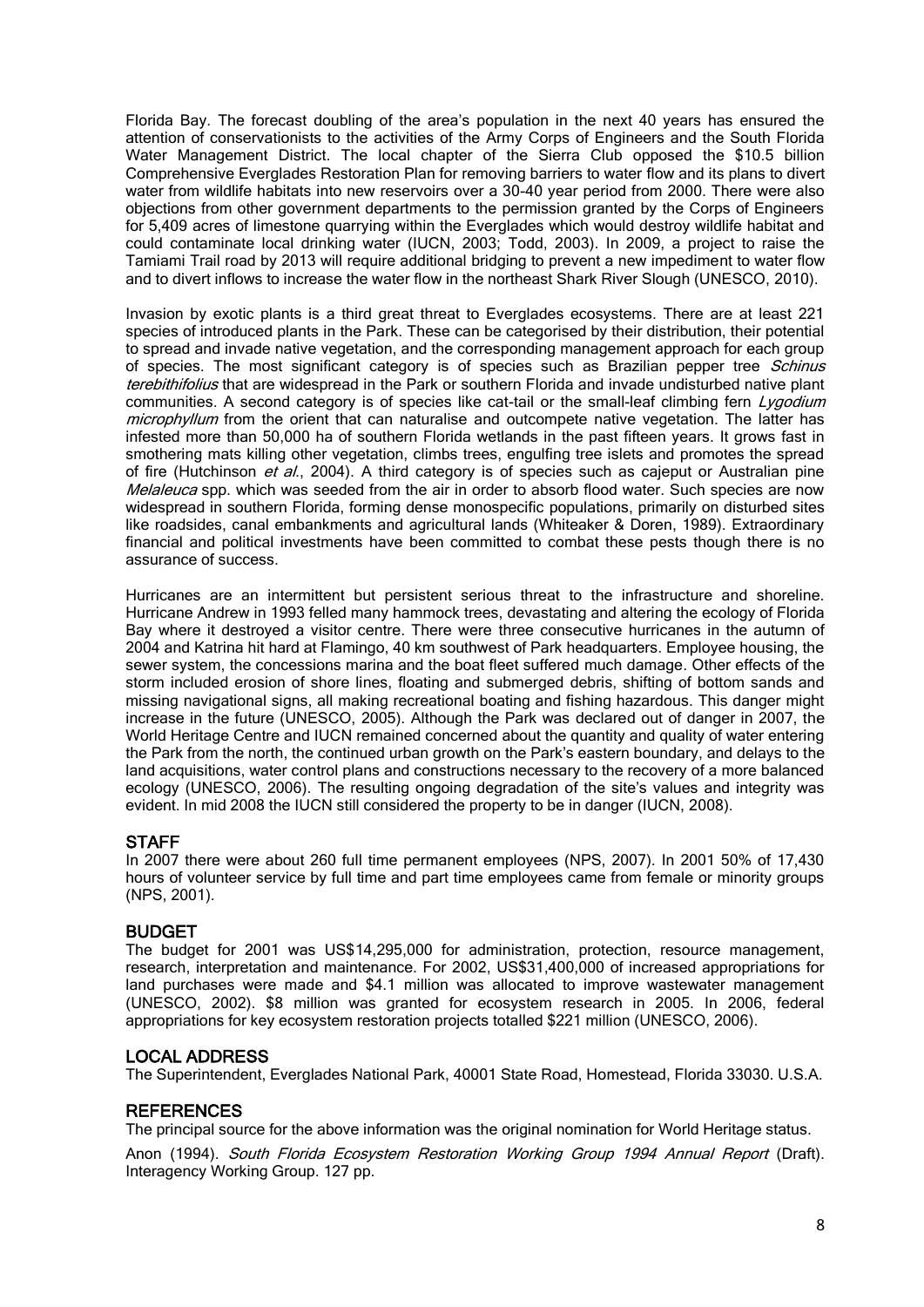Alexander, T. & Crook, A. (1975). Recent and Long-term Vegetation Changes and Patterns in South Florida: Part II. Final Report. South Florida Ecological Study. University of Miami, Coral Gables, Florida. 827 pp.

Avery, G. & Loope, L. (1980). *Endemic Taxa in the Flora of South Florida*. South Florida Research Centre Report T-558.

Carr, A. & the Editors of Time-Life Books (1973). The Everglades. Time Life Books, New York, NY.

Carter, L. (1974). The Florida Experience. Resources for the Future, Inc. Johns Hopkins University Press, Baltimore, MD.

Caufield, P. (1970). Everglades. Sierra Club, San Francisco, California.

Cook, R. (1996) Everglades National Park World Heritage Site, Two Anniversaries The World Heritage Newsletter No. 12, October 1996.

Cox, J. (2007). Speeding kills: Number of panthers dying on Florida's roads rising every year. Naples Daily News, October 22

Craighead, F. (1963). Orchids and Other Air Plants of the Everglades National Park. University of Miami Press, Coral Gables, Florida.

---------- (1971).The Trees of South Florida, Vol. I: The Natural Environments and Their Succession. University of Miami Press, Coral Gables, Florida.

Dasman, R. (1971). No Further Retreat - The Fight to Save Florida, Macmillan Company.

DeGolia, J. (1978). Everglades: The Story Behind the Scenery. K.C. Publication, Las Vegas, Nevada.

Everhart, W. (1972). The National Park Service. Praeger Publishers, New York, NY.

Gore, R. (1976). Florida, Noah's Ark for Exotic Newcomers. National Geographic, Washington, DC.

IUCN (2010). The Red List of Threatened Species. IUCN, Cambridge, U.K.

---------- (2008). State of Conservation Report Everglades National Park (United States of America). Gland, Switzerland.

---------- (2003). Report on the State of Conservation of Natural and Mixed Sites Inscribed on the World Heritage List. Gland, Switzerland.

Hendrix, G. & Morehead, J. (1983). Everglades National Park. An imperiled wetland. Ambio 12:153-7.

Hoffmeister, J. (1974). Land From the Sea. University of Miami Press, Coral Gables, Florida.

Hutchinson, J., Langeland, K. & Ferriter, A. (eds) (2004). Lygodium Research Review. Florida Exotic Pest Plant Council, University of Florida, Gainesville. U.S.A.

Long, R. & Lakela, O. (1976). A Flora of Tropical Florida. Banyan Books, Miami. 2nd edition. 962 pp.

Loope, L. & Avery, G. (1979). A Preliminary Report on Rare Plant Species in the Flora of National Park Service Areas of South Florida. South Florida Research Centre Report M-548.

Loope, L., Black, D., Black, S. & Avery, G. (1979). Distribution and Abundance of Flora in Limestone Rockland Pine Forests of Southeastern Florida. South Florida Research Centre Report T-547.

Morehead, J. (1982). A Case Study of Everglades National Park, U.S.A. World Parks Congress, Bali.

National Park Service (NPS) (2007). Website: [Everglades National Park \(U.S. National Park Service\).](http://www.nps.gov/ever/)